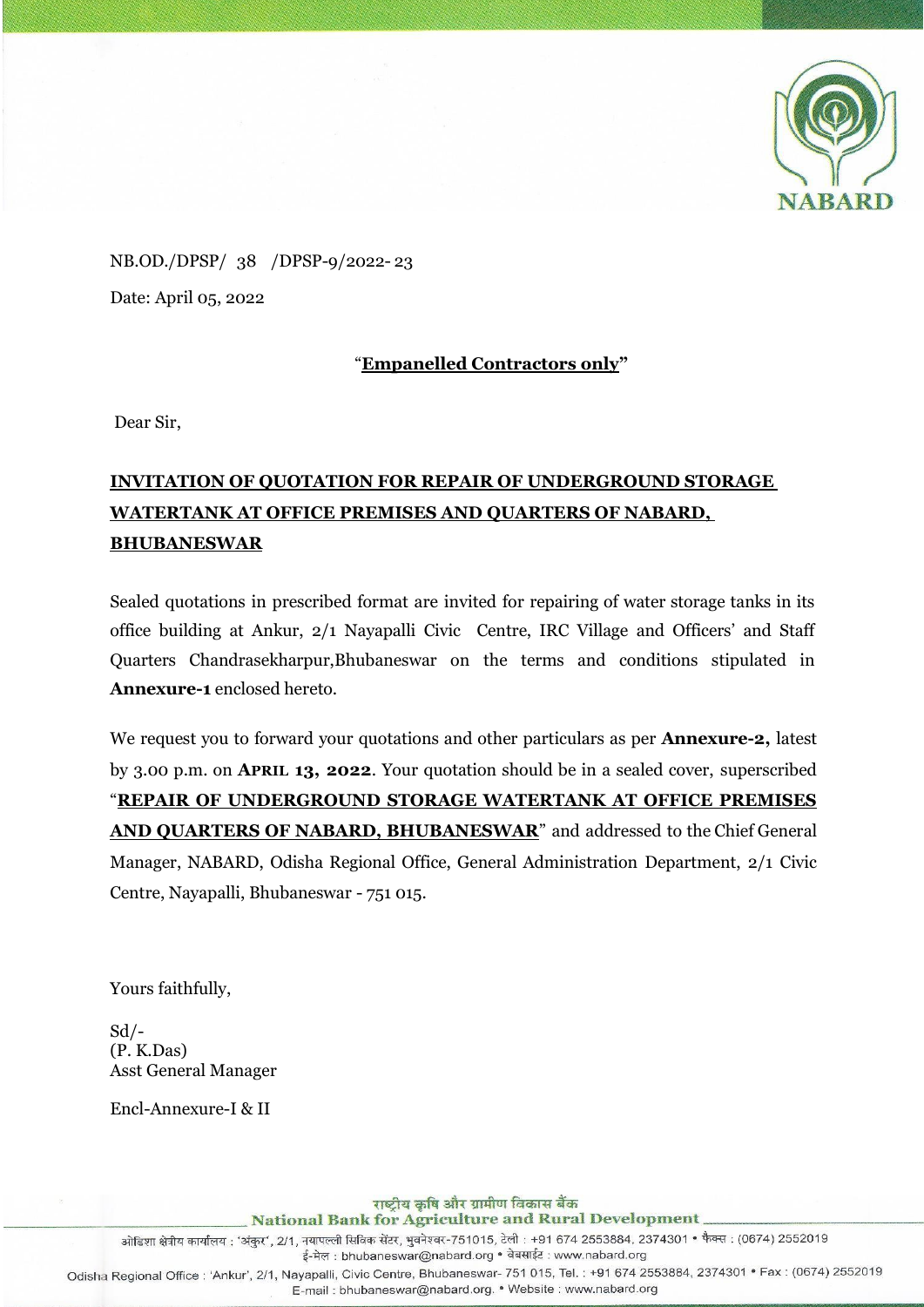#### **Annexure-I**

# **REPAIR OF UNDERGROUND STORAGE WATERTANK AT OFFICE PREMISES AND QUARTERS OF NABARD, BHUBANESWAR**

#### **A) Places of Work**

- **1- NABARD Office Building at Ankur, 2/1, Nayapalli Civic Centre, IRC Village, Bhubaneswar**
- **2- NABARD Officers' Quarters, HIG, BDA Complex, Chandrasekharpur, Bhubaneswar**
- **3- NABARD Staff Quarters, Chandrasekharpur, Bhubaneswar**

#### **B) Scope of work**

| Sr.          | <b>Particulars</b>                                       | Unit in sq mtr |
|--------------|----------------------------------------------------------|----------------|
| No.          |                                                          | (unit in no.s  |
|              |                                                          | for Pressure   |
|              |                                                          | Grouting at 2) |
| $\mathbf{1}$ | <b>Surface Preparation-</b>                              |                |
|              | The cleaning and preparation of the substrate to         |                |
|              | which waterproofing barrier is applied must be carried   |                |
|              | out thoroughly to leave a sound base for the             |                |
|              | application. Any laitance present on the surface must    |                |
|              | be removed mechanically. Release oil and other           |                |
|              | contaminants which may impair adhesion must be           |                |
|              | removed prior to the application.                        |                |
|              | Surface shall be maintained in SSD condition before      |                |
|              | applying waterproof coating.                             |                |
|              | RO, NABARD, Office building<br>a.                        | 38.00          |
|              | Officer's quarter, Bhubaneswar<br>$\mathbf{b}$ .         | 118.00         |
|              | Staff quarter, Bhubaneswar<br>c.                         | 125.00         |
| $\mathbf{2}$ | <b>Pressure Grouting at Leakage points-</b>              |                |
|              | Providing cementitious based injection grouting at wall, |                |
|              | floor, joints, leaking spots and honey combs with 40 psi |                |
|              | pump using Cebex 100 @ 225gms of Fosroc Chemicals        |                |
|              | mixed to 50 kg bag of cement including joints packing    |                |
|              | using polymer modified mortar- Nitobond SBR. Fixing      |                |
|              | of nozzles and chipped portions of nozzles shall be      |                |
|              | reinstated using Renderoc Plug as per manufacturer's     |                |
|              | specification.(avg. 4 nozzles per sqm)                   |                |
|              | a. RO, NABARD, Office building                           | $\blacksquare$ |
|              | b. Officer's quarter, Bhubaneswar                        | 590.00         |
|              | c. Staff quarter, Bhubaneswar                            |                |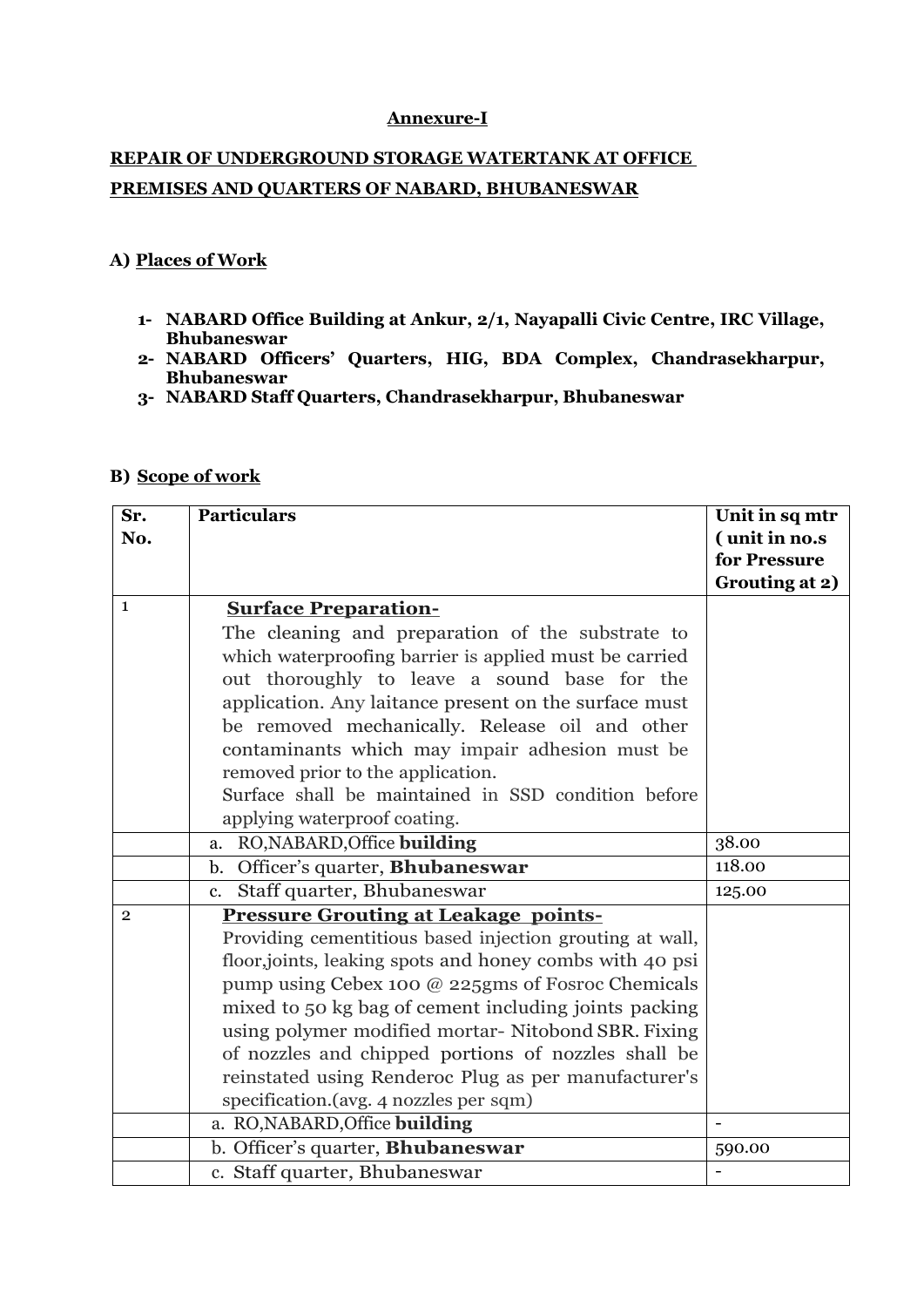| 3 | Providing plaster 15 mm thickness in cement                     |        |
|---|-----------------------------------------------------------------|--------|
|   | mortar 1:4 admixed with Conplast -WL Xtra                       |        |
|   | Integral waterproofing liquid admixture for                     |        |
|   | mortars @ 200ml per 50kg of cement.                             |        |
|   | RO, NABARD, Office building<br>a.                               | 38.00  |
|   | Officer's quarter, Bhubaneswar<br>b.                            | 118.00 |
|   | Staff quarter, Bhubaneswar<br>$c_{\cdot}$                       | 125.00 |
| 4 | <b>Water Proofing-</b>                                          |        |
|   | Providing and applying Fosroc Nitocote CM210<br>of              |        |
|   | Fosroc Chemicals, an elastomeric cementitious coating.          |        |
|   | System shall consist of two-component polymer                   |        |
|   | modified cementitious coating mixed on site using a slow        |        |
|   | speed drill fitted with a mixing paddle and then applied        |        |
|   | to the substrate using a trowel for best results. The           |        |
|   | product shall be applied in 2 layers to achieve the DFT of      |        |
|   | 2mm. Coating shall be applied to the entire surface of          |        |
|   | floor and wall. The cured coating, after immersion, shall       |        |
|   | be capable of withstanding cracked substrate cyclic             |        |
|   | movement from $o - 300 - o$ microns at $15^{\circ}$ C for 6,000 |        |
|   | cycles without failure. It shall have the capability to         |        |
|   | resist a positive water pressure of 5 bar and a negative        |        |
|   | water pressure of 3 bar when tested to European                 |        |
|   | standard CEN/TC 67-67072:2003 part A-7.                         |        |
|   | RO, NABARD, Office building<br>a.                               | 38.00  |
|   | Officer's quarter, Bhubaneswar<br>$\mathbf{b}$ .                | 118.00 |
|   | Staff quarter, Bhubaneswar<br>c.                                | 125.00 |
|   |                                                                 |        |

### **C) Other Terms and Conditions**

1. Eligibility of the Contractor – Should have been an empanelled contractor of NABARD under the relevant category. The tender has been sent by email to the empanelled contractors of NABARD under Civil category.

2.Before submitting the tender, the intending bidder should visit the sites and assess the actual work to be executed.

3.The agency will provide required manpower and material to ensure that all the items indicated in the scope of work are attended to and executed to the satisfaction of the Bank.

4. The rates quoted by the agency for the work shall have to include all the costs **except GST**. GST should be shown separately in the quotation.

5. The rates quoted are firm and cannot be revised during the contract period.

6. The materials to be used should be duly certified by the competent authority to be non-toxic and safe for human use and must not have any adverse health effect.

7. Statutory TDS at the applicable rate shall be effected from all the payments by NABARD to the agency.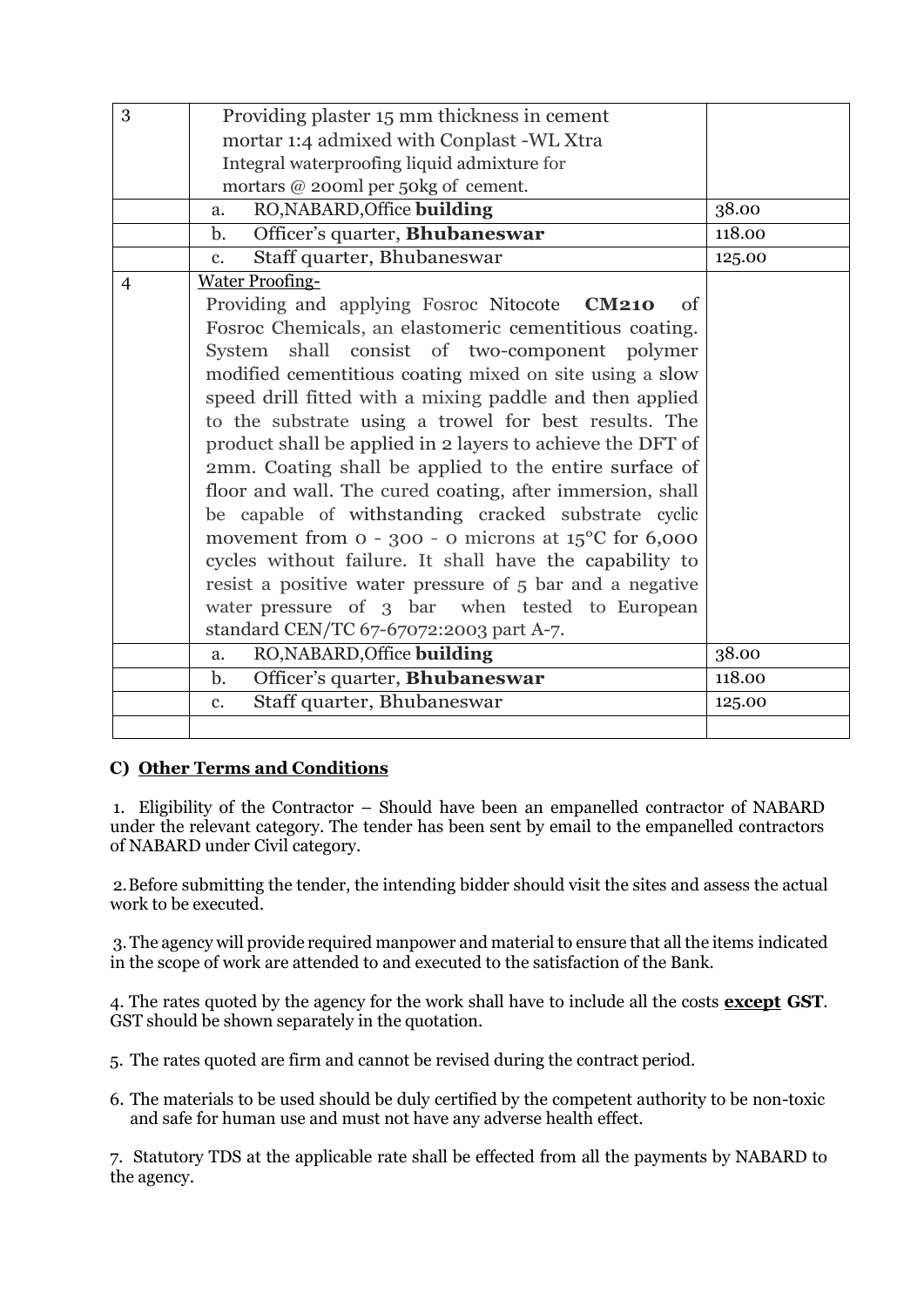8.The successful bidder, in no case, shall assign or sublet the whole work or part thereof to any other agency/firm/individual.

9.The work should be executed strictly as per the instructions of the officials of NABARD overseeing the execution of work. The specifications are indicative only. There may be some variation depending on the ground situation during actual execution and achieving better aesthetics and payment shall be made proportionately according to the actual specifications/measurement. The bidding agencies may also specify other components which may add to the quality and aesthetics of the work and quote their rates for it in additional sheets.

10. The scrap during the repair works must be cleared by the agency/ contractor and disposed off without any additional cost to NABARD.

11. The agency must make alternate arrangements for supply of water during the period of repair works so that the residents do not face any issues with their day to day activity.

12. Mode of Payment: All payments will be made through NEFT/RTGS only. The bidding agency must have a valid bank account and PAN Card, GST regd. No., and documentary proof of which shall have to be submitted along with the quotation.

13. The agency becoming successful bidder shall be required to keep an interest free security deposit of @ 5% of the final bill admitted for payment with NABARD till completion of the contract. NABARD, reserves the right to forfeit the security deposit, in whole or part, in the event of deficient or non-performance of the contract, premature exit from the contract without following the prescribed procedure, any damage caused to NABARD by the contractor or the persons engaged by him violate any of the terms and conditions of the contract; NABARD's decision is final in this matter.

14. The agency/ contractor becoming the successful bidder must execute a "**Proforma of Guarantee**" for a period of 5 years against the said work in stamp paper duly notarized.

15. NABARD reserves the right to cancel any/all of the quotations without assigning any reason therefor.

16. **Dispute Resolution:** In case of any dispute arising out of this contract/award of work between the NABARD and the agency, the decision of the Chief General Manager, NABARD, Bhubaneswar will be final and binding on the contractor.

ii. All disputes are subject to Bhubaneswar jurisdiction only.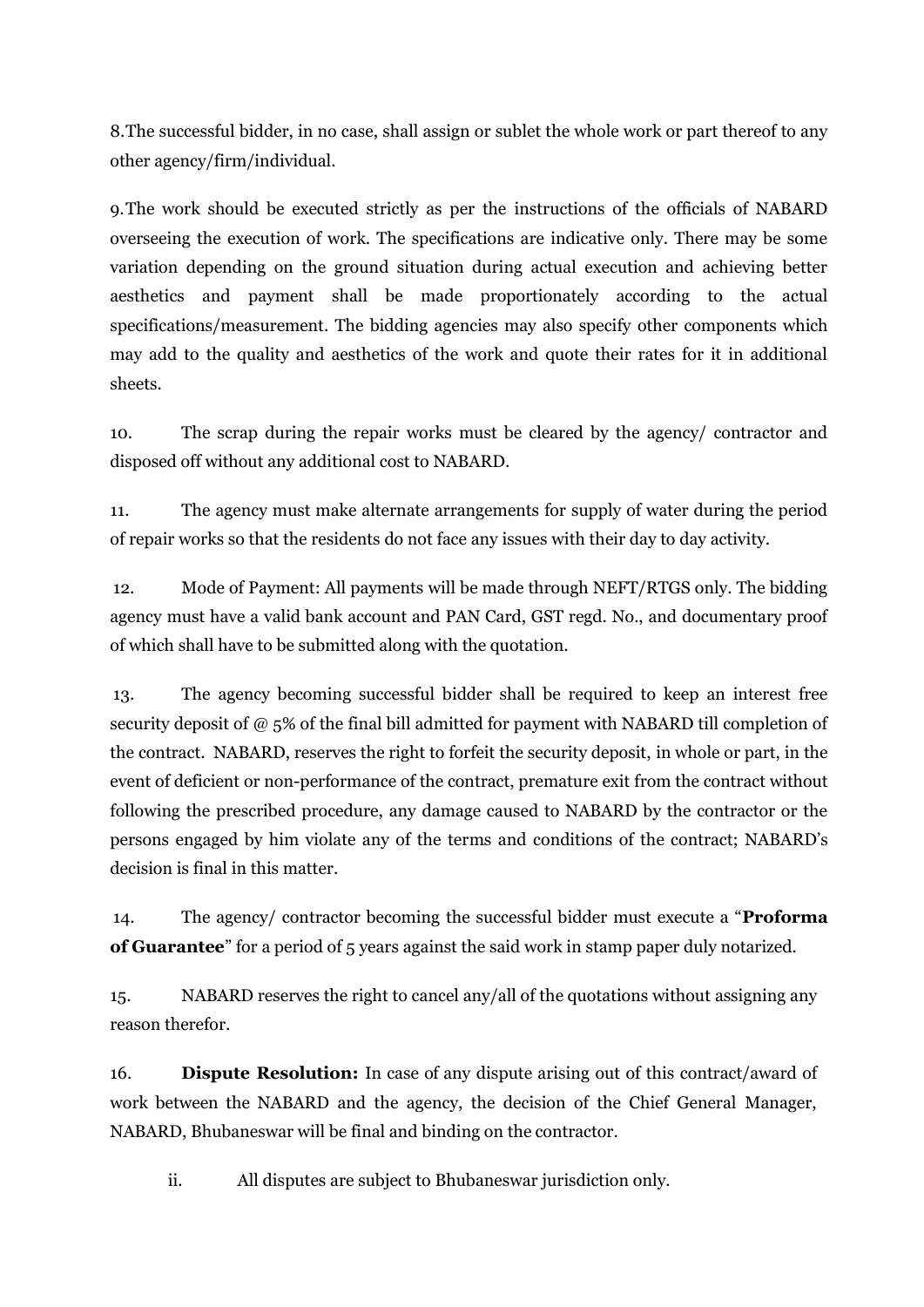17. **Termination of the Contract:** The agreement can be terminated by serving with immediate notice to the contractor if the work executed is found to be substandard and the contractor does not comply with the specification of works.

18. **Opening of the Bids:** The quotations will be tentatively opened by the competent authority of NABARD after 30 minutes of the latest scheduled time for receiving the quotation and the bidding agencies are free to remain present at the time of opening of quotations at NABARD Regional Office, Ankur 2/1, Nayapalli, Civic Centre, Bhubaneswar.

19. The quotation has to be submitted strictly in the prescribed proforma as per Annexure-II. Any other format of quotation may not be taken into consideration.

20. **Tie in Rates-** The sum total of the rates quoted for all the components shall be reckoned for comparing the lowest rate for awarding the tender. **In case of tie in rates quoted by various bidders the decision of the competent authority of NABARD for awarding the contract as per its procurement policy to one of such parties shall be final.**

## **21. Selection Criteria for Awarding of Contract in case of Multiple L1 Bidders will be**

(i) The work may be awarded by NABARD to the bidder having highest marks in the Quality and Cost Based Selection (QCBS) criteria among the L1 bidders. The criteria will include Legal Structure (20 Marks), work Experience (10 marks), Average turnover of last 3 years (10Marks), Number of works in public/ private institutions in last 7 years (5marks) and quantum of work in last 7 years (5Marks).

(ii) In case multiple L1 bidders get same marks in QCBS also, then a Committee of officers from NABARD, Odisha Regional Office, will visit the work sites of the bidders and award marks to the work being carried out at site adopting an objective criteria. The work can then be awarded to the bidder with highest marks.

(iii) In case of multiple L1 bidders getting equal marks even after field visits, the final selection can be done based on the draw of lots, as may be decided jointly by the RO and select bidders, or by pulling the highest number from a box containing 30 numbers.

22. For any queries, bidders may reach out on 0674-2374-343. (between 3.00 pm to 4.00 pm) on working days.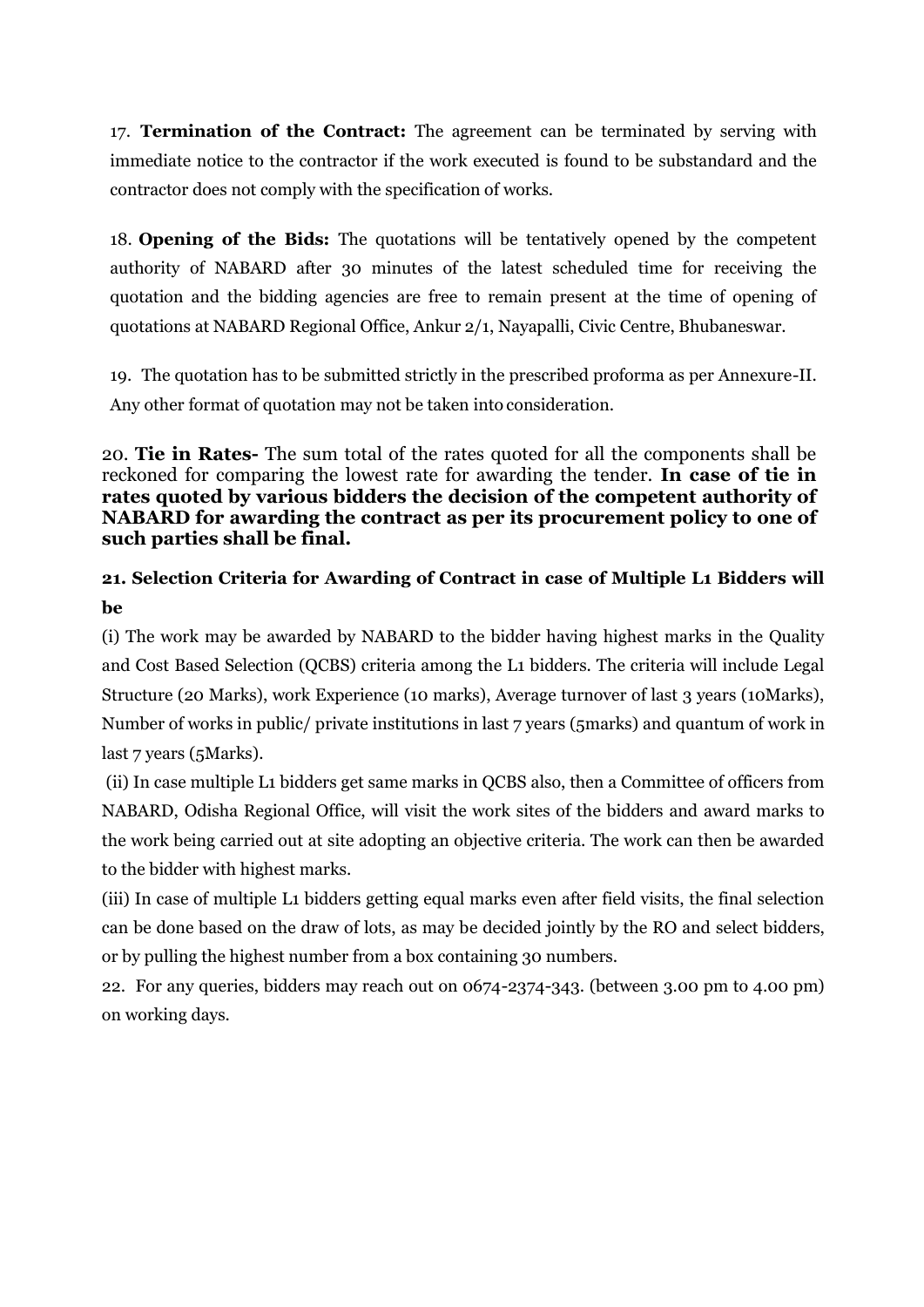### **ANNEXURE-II**

The Chief General Manager National Bank for Agriculture and Rural Development Odisha Regional Office "ANKUR", 2/1, Nayapalli Civic Centre Bhubaneswar-751015

Dear Sir,

## **REPAIR OF UNDERGROUND STORAGE WATERTANK AT OFFICE PREMISES AND QUARTERS OF NABARD, BHUBANESWAR**

Please refer to your letter No. dated calling for quotation for executing the captioned work. Having examined the "Scope of Work and Other Terms & Conditions" mentioned in Annexure-1 of your letter under reference, having visited and examined the sites of the work, having acquired the requisite information relating thereto affecting the tender and having accepted the terms and conditions mentioned therein we hereby offer to execute the works specified in the said letter and quote our rate and furnish other required information in the prescribed proforma as per details below-

| $\mathbf{1}$   | Name, Address, Contact No. of the<br>Firm/Agency                                                                                                                                                                           |  |
|----------------|----------------------------------------------------------------------------------------------------------------------------------------------------------------------------------------------------------------------------|--|
|                |                                                                                                                                                                                                                            |  |
| $\overline{2}$ | Nature of Ownership of the Firm/Agency<br>(Proprietorship/Partnership/Registered<br>Company). If proprietorship, enclose a photo<br>ID card of the Proprietor, otherwise enclose<br>Partnership Deed or Regd. Certificate) |  |
| 3              | Income Tax PAN No.                                                                                                                                                                                                         |  |
| $\overline{4}$ | GST Regd. No                                                                                                                                                                                                               |  |
| 5              | Employee Provident Fund Regd. No.                                                                                                                                                                                          |  |
| 6              | Employee State Insurance Regd. No.                                                                                                                                                                                         |  |
| 7              | Brief history of the agency                                                                                                                                                                                                |  |
|                |                                                                                                                                                                                                                            |  |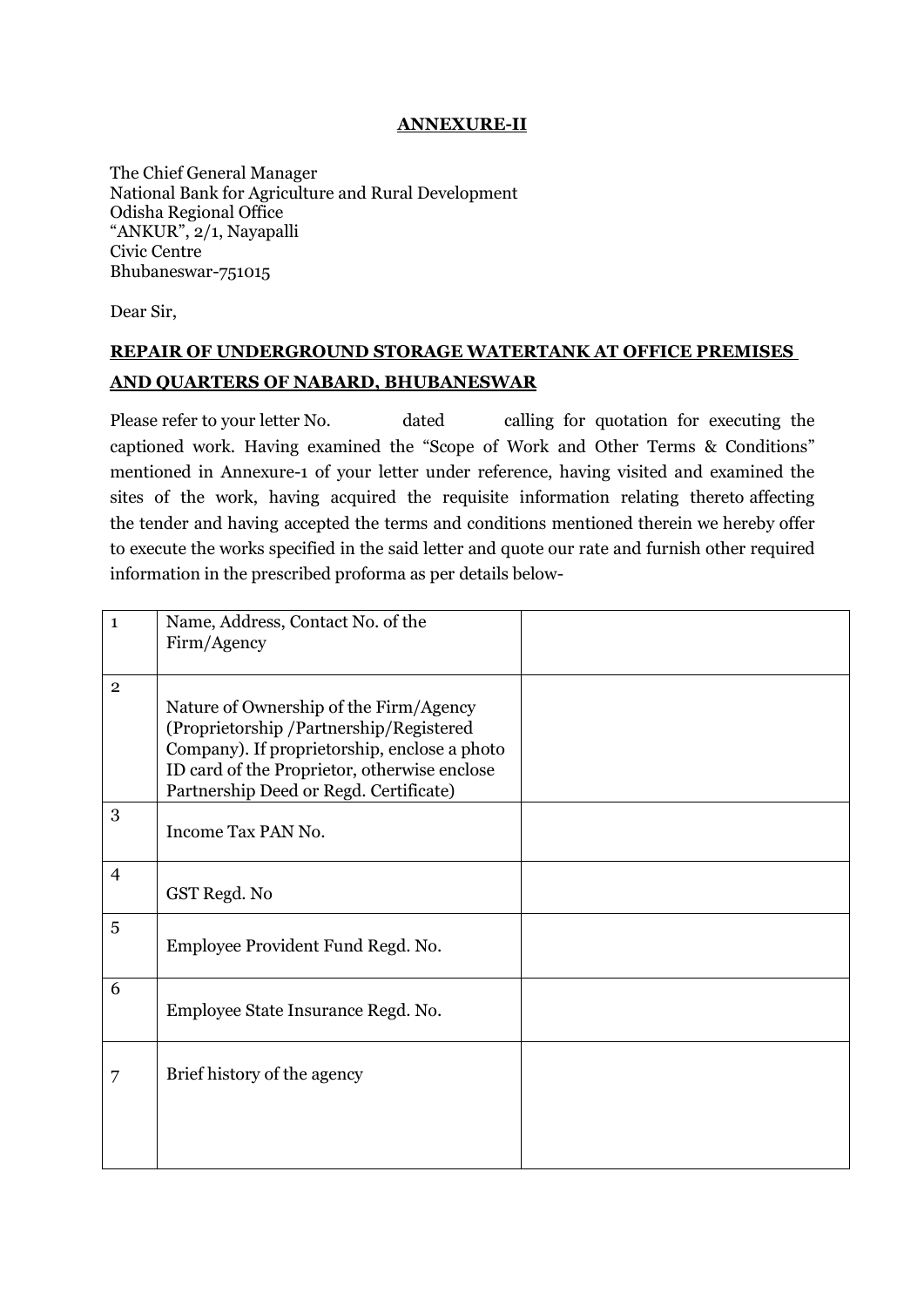| 8.             | Public/Private Institutions which awarded<br>work to the agency during the last five years                                                                                                                                                                                                                                                                                                                                                                         |                                                                   |                         |                         |
|----------------|--------------------------------------------------------------------------------------------------------------------------------------------------------------------------------------------------------------------------------------------------------------------------------------------------------------------------------------------------------------------------------------------------------------------------------------------------------------------|-------------------------------------------------------------------|-------------------------|-------------------------|
| 9              | Work Experience in the relevant field of work<br>during the last five years-                                                                                                                                                                                                                                                                                                                                                                                       |                                                                   |                         |                         |
| 10             | Average Turnover during the last 3 years                                                                                                                                                                                                                                                                                                                                                                                                                           |                                                                   |                         |                         |
| 11             | Bank A/c details<br>(Attach self-attested photocopy of a cancelled<br>cheque)                                                                                                                                                                                                                                                                                                                                                                                      |                                                                   |                         |                         |
|                | 12. Rate Quoted:                                                                                                                                                                                                                                                                                                                                                                                                                                                   |                                                                   |                         |                         |
| Sr.<br>No.     | <b>Particulars</b>                                                                                                                                                                                                                                                                                                                                                                                                                                                 | Unit in sq mtr<br>(unit in no.s<br>for Pressure<br>Grouting at 2) | <b>Rate per</b><br>unit | <b>Amount</b><br>in Rs. |
| a.             | <b>Surface Preparation</b>                                                                                                                                                                                                                                                                                                                                                                                                                                         |                                                                   |                         |                         |
|                | The cleaning and preparation of the<br>substrate to which waterproofing<br>barrier is applied must be carried<br>out thoroughly to leave a sound<br>for the application. Any<br>base<br>laitance present on the surface<br>must be removed mechanically.<br>Release oil and other contaminants<br>which may impair adhesion must be<br>removed prior to the application.<br>Surface shall be maintained in SSD<br>condition before applying waterproof<br>coating. |                                                                   |                         |                         |
|                | RO, NABARD, Office building<br>a.                                                                                                                                                                                                                                                                                                                                                                                                                                  | 38.00                                                             |                         |                         |
|                | b. Officer's quarter,<br><b>Bhubaneswar</b>                                                                                                                                                                                                                                                                                                                                                                                                                        | 118.00                                                            |                         |                         |
|                | Staff quarter, Bhubaneswar<br>$\mathbf{c}$ .                                                                                                                                                                                                                                                                                                                                                                                                                       | 125.00                                                            |                         |                         |
|                | Total (A)                                                                                                                                                                                                                                                                                                                                                                                                                                                          |                                                                   |                         |                         |
| $\mathbf{b}$ . | <b>Pressure Grouting at Leakage</b>                                                                                                                                                                                                                                                                                                                                                                                                                                |                                                                   |                         |                         |
|                | points<br>Providing cementitious based injection<br>grouting at wall, floor, joints, leaking<br>spots and honey combs with 40 psi<br>pump using Cebex 100 @ 225gms of<br>Fosroc Chemicals mixed to 50 kg bag                                                                                                                                                                                                                                                       |                                                                   |                         |                         |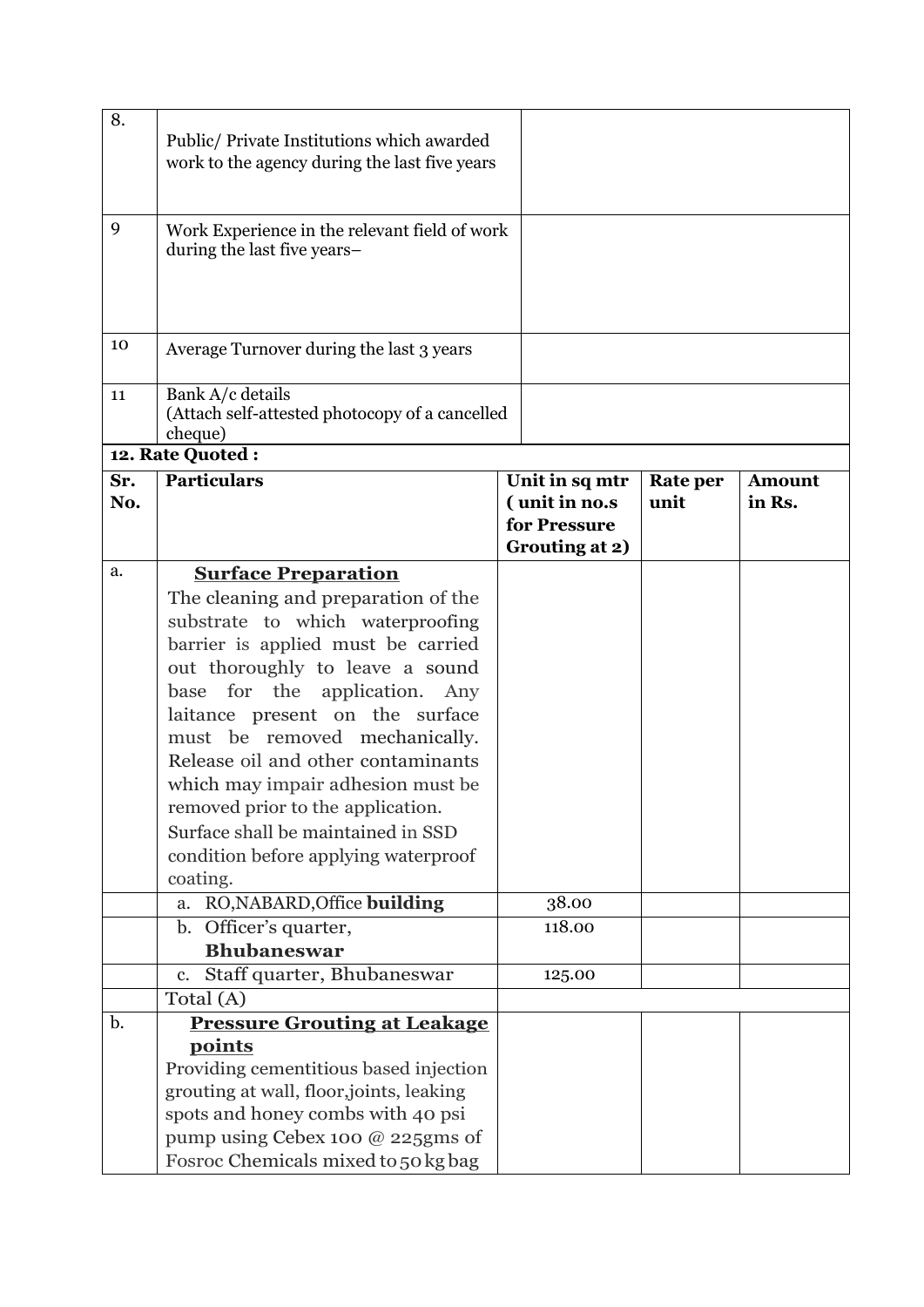|                | of cement including joints packing                                              |        |  |
|----------------|---------------------------------------------------------------------------------|--------|--|
|                | using polymer modified mortar-                                                  |        |  |
|                | Nitobond SBR. Fixing of nozzles and                                             |        |  |
|                | chipped portions of nozzles shall be                                            |        |  |
|                | reinstated using Renderoc Plug as                                               |        |  |
|                | per manufacturer's specification.(avg.                                          |        |  |
|                | 4 nozzles per sqm)                                                              |        |  |
|                |                                                                                 |        |  |
|                | RO, NABARD, Office building<br>a.                                               |        |  |
|                | Officer's quarter,<br>$\mathbf{b}$ .                                            | 590.00 |  |
|                | <b>Bhubaneswar</b>                                                              |        |  |
|                | Staff quarter, Bhubaneswar<br>c.                                                |        |  |
|                | Total (B)                                                                       |        |  |
| c.             | <b>Plaster with Cement Mortar</b>                                               |        |  |
|                | Providing plaster 15 mm thickness in                                            |        |  |
|                | cement mortar 1:4 admixed with                                                  |        |  |
|                | Conplast-WL<br>Xtra<br>Integral                                                 |        |  |
|                | waterproofing liquid admixture for                                              |        |  |
|                | mortars @ 200ml per 50kg of cement.                                             |        |  |
|                | a. RO, NABARD, Office building                                                  | 38.00  |  |
|                | b. Officer's quarter,                                                           | 118.00 |  |
|                | <b>Bhubaneswar</b>                                                              |        |  |
|                | c. Staff quarter, Bhubaneswar                                                   | 125.00 |  |
|                |                                                                                 |        |  |
|                | Total (C)                                                                       |        |  |
| $\mathbf{d}$ . |                                                                                 |        |  |
|                | <b>Water Proofing</b><br>Providing                                              |        |  |
|                | and applying<br>Fosroc<br>Nitocote CM210 of Fosroc                              |        |  |
|                | an                                                                              |        |  |
|                | Chemicals,<br>elastomeric                                                       |        |  |
|                | cementitious coating. System shall                                              |        |  |
|                | consist of two-component polymer                                                |        |  |
|                | modified cementitious coating mixed                                             |        |  |
|                | on site using a slow speed drill fitted                                         |        |  |
|                | with a mixing paddle and then                                                   |        |  |
|                | applied to the substrate using a trowel                                         |        |  |
|                | for best results. The product shall be                                          |        |  |
|                | applied in 2 layers to achieve the                                              |        |  |
|                | DFT of 2mm. Coating shall<br>be                                                 |        |  |
|                | applied to the entire surface of floor                                          |        |  |
|                | and wall. The cured coating, after                                              |        |  |
|                | immersion,<br>shall<br>capable<br>be<br>of                                      |        |  |
|                | withstanding cracked substrate cyclic                                           |        |  |
|                | movement from 0 - 300 - 0 microns                                               |        |  |
|                | at $15^{\circ}$ C for 6,000 cycles without                                      |        |  |
|                | failure. It shall have the capability to                                        |        |  |
|                | resist a positive water pressure of 5<br>bar and a negative water pressure of 3 |        |  |